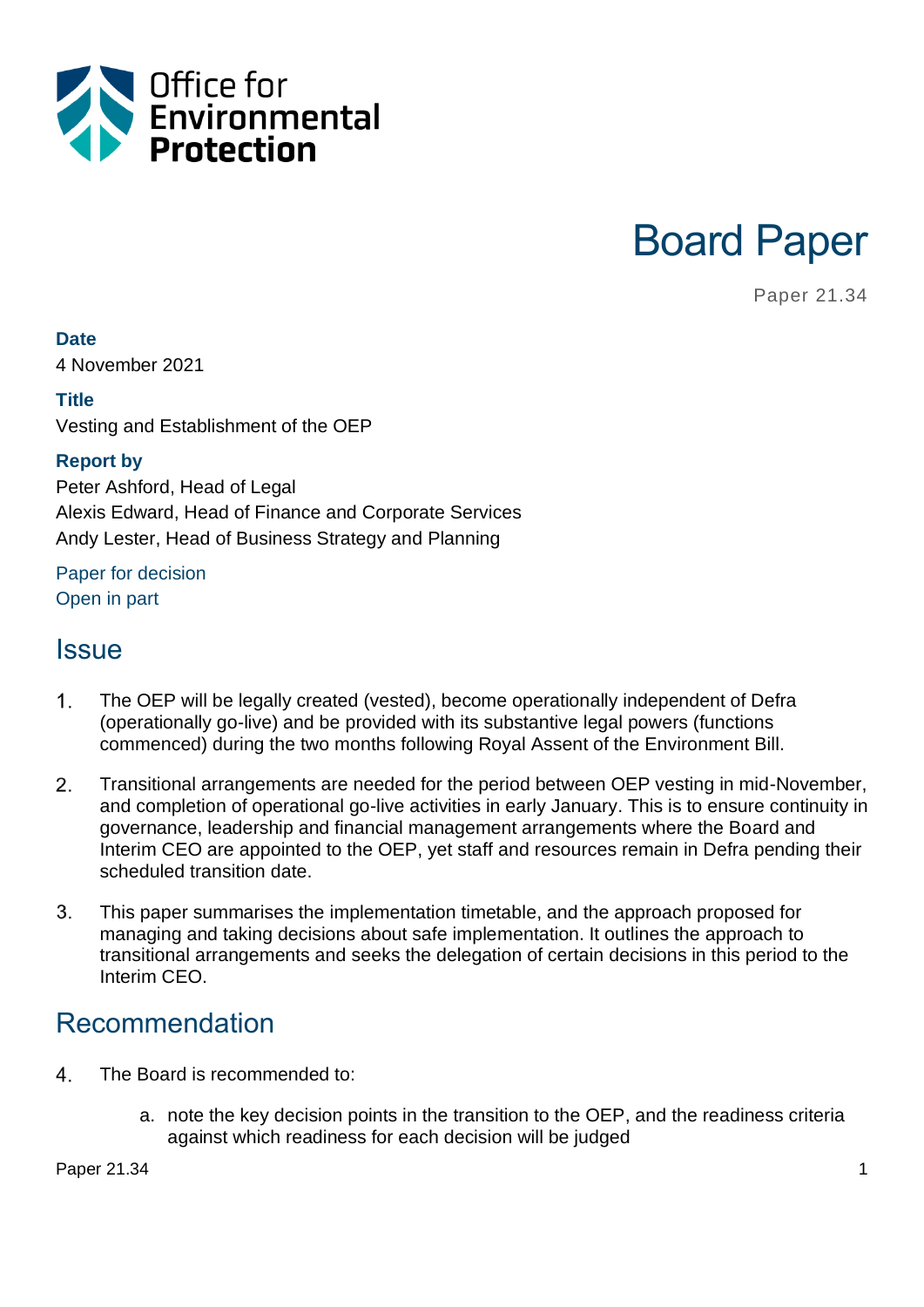- b. agree to delegate the decision at each point to the Interim CEO in consultation with the Chair, alongside those decision-makers in Defra where responsibilities are joint
- c. note the arrangements to be in place to manage transitional risks arising on vesting and agree to delegate agreement of a transitional governance and services agreement, and an asset transfer agreement to the Interim CEO in consultation with the Chair
- d. note that it will be asked to ratify decisions it has taken as an interim board by electronic business on legal creation of the OEP to enable continued governance of its own arrangements, and for important steps in the operational establishment programme to take place
- e. consider and comment on the communications plan at Annex A and note the intention for a launch event for the OEP on 24 January at the Royal Society, London.

# **Background**

- 5. The Board has been updated on progress in establishing the OEP as a legal body, with operational functions. The OEP has been planned to become functionally established in three stages:
	- a. Vesting when the OEP will be legally created as a body corporate, and the Board and Interim CEO will be appointed. The Secretary of State has committed that this will be in the days following Royal Assent of the Environment Bill.
	- b. Operational go-live when the OEP becomes functionally independent of Defra, with its own finance, IT and HR infrastructure, press function and other matters. There will be a transfer to the OEP of its staff recruited initially into Defra. This had been planned for 1 December but, for the reasons given below, is now planned to take place in two phases before 1 January 2022.
	- c. Commencement of functions when the functions of the OEP under the Environment Bill are legally enabled by Parliament. The Minister has committed that this will be within three months of Royal Assent and is planned for 24 January.
- In its last meeting, the Board was made aware of risks to the ability of the OEP to 6. operationally go live on 1 December. These risks resulted from delayed passage of the Bill, certain operational risks in the delivery of data necessary for HR and staff transfer purposes, and the expected timing of end-user computing equipment delivery.
- A comprehensive review of the implementation approach was then in course with a view that  $7<sub>1</sub>$ as much activity as possible is completed on 1 December, with all activities completing by no later than 1 January 2022. The date for commencement of functions was not impacted by this replan.
- 8. The legal creation of the OEP sees its Chair, and non-executive Board members appointed. The Secretary of State has indicated his intention to appoint an Interim CEO at that time, to act as accounting officer for the organisation and join the Board. There is an unavoidable period of time between this, and the operational go live of the OEP. During that period Defra will support the OEP through the provision of services, including staff resources, and use of assets until such time as these transfer to the OEP.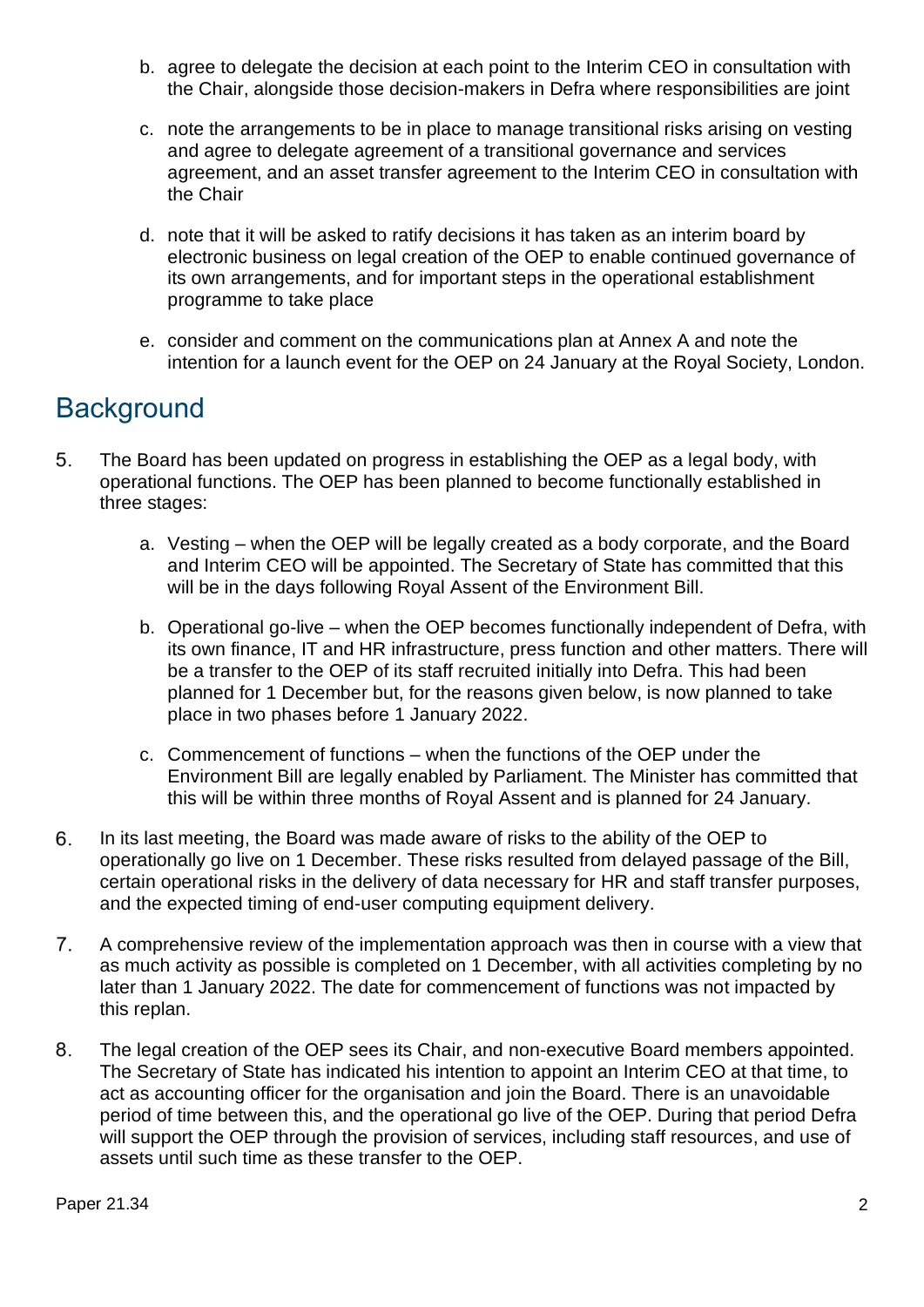The Board has taken a range of decisions as an interim Board. These are not decisions of 9. the OEP Board. In order for the OEP to be able to take decisions in governance, and for certain operational steps to complete (such as the opening of a bank account), some of these decisions must be ratified as decisions of the OEP Board after that Board has been constituted.

# Analysis

#### Operational go-live implementation approach

- Following a full review of the approach, it is now proposed that the operational go-live implementation be separated into two phases.
	- a. Phase a to complete on 1 December will include all implementation except for staff transfer scheme, asset transfer, payroll transfer and transfer from the support of the Defra press office. This will include, for example, adoption of the finance system, end-user computing, HR system data transfer.
	- b. Phase  $b t_0$  complete on 1 January will be limited to solely staff transfer scheme, asset transfer, payroll transfer, and the transition to an independent press office.
- Completion of the staff transfer scheme and payroll transfer must be simultaneous. Payroll transfer can only complete on the first of any month. The staff transfer scheme must complete at least 21 days after legal creation of the OEP to allow the necessary statutory instruments to be laid in Parliament. This combination puts a 1 December transfer at risk, mitigated by the extra month now proposed. A delay of these stages to 1 January also mitigates risks in transfer of data from the current Defra shared service provider, where challenges remain.
- 12. The press office functions could be operationally ready for 1 December, staffed by an interim communications lead. Our first permanent communications staff member joins on 13 December, however. To avoid a double transition, it is proposed that press office transition be deferred until 1 January. Our interim resources are in close dialogue with the Defra press function, and all statements and activities are agreed by the Interim CEO and/or Chair.
- 13. Subject to having the necessary legal agreement in place, assets could transfer from Defra to the OEP on 1 December. However, there could then be additional complications in nontransferred (i.e. Defra) staff making use of OEP assets. Consequently, it is proposed to delay asset transfer, so it coincides with staff transfer. A transitional services agreement will provide for the OEP to use and have the benefit of these assets in the interim.
- 14. Implementation on 1 January creates new risk, given the likely absence of many staff in Interim OEP, Defra and suppliers in the Christmas period. To mitigate, only activity which must be completed on 1 January is replanned. It is expected that the substance of operational activities can be completed in readiness before the Christmas break, and on return in early January.
- While all activities in phase a are planned to complete on 1 December, plans have been adjusted so that they need not do so. Each aspect of implementation can be separated should there be delay to any individual element, provided that all complete before 1 January.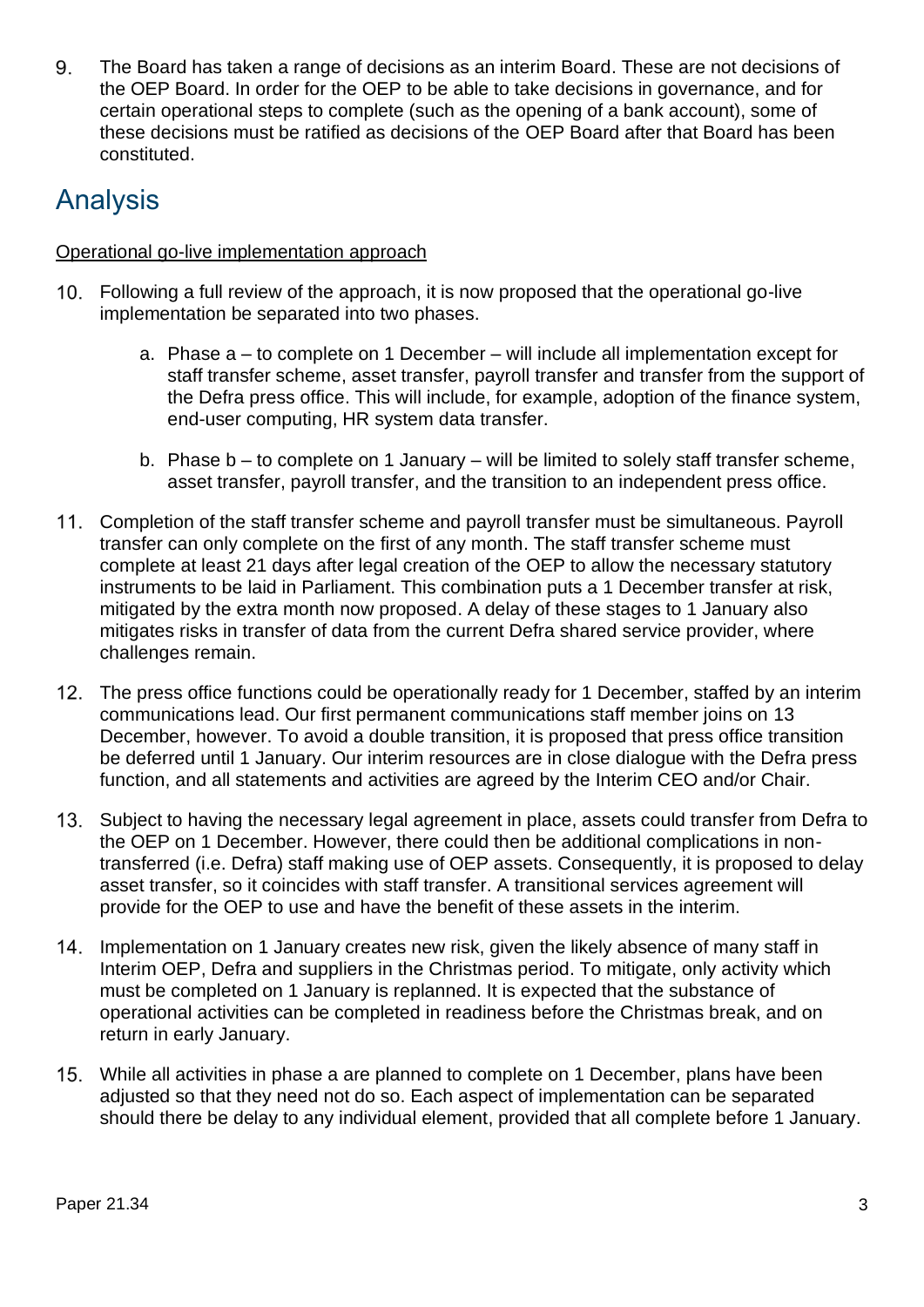Overall the approach mitigates known delivery risks and provides a more flexible approach to implementation of the go-live phase to allow for slippage of any individual element of the programme without a need to replan the whole. The approach sees operational go-live begin on 1 December, and end on 1 January. Planned dates for vesting and commencement of functions are unaffected

#### Vesting

- 17. The creation of the legal entity, the OEP, has implications for the current arrangements for Interim OEP, its Board, staff and finances. Complexities to be managed include:
	- a. Ensuring the OEP has an accounting officer from day 1 of operation
	- b. Ensuring the interim staff continue to work to the leadership and direction of the Interim CEO and OEP Board
	- c. How and when assets, liabilities, contracts and services acquired or provided by Defra for the future benefit of the OEP are transferred to it
	- d. Ensuring Defra is able to continue to provide these on behalf of the OEP in the period between vesting and the completion of operational go-live
	- e. How this arrangement will be accounted for in the OEP and Defra's financial accounts
- The resolution of these interrelated aspects has been challenging to determine, given the rarity of a shadow ALB being created within a government department then separated from it.
- 19. An overall approach has been agreed as follows:
	- a. An Interim CEO will be appointed by the Secretary of State (agreement awaited but expected) to act as the OEP's accounting officer from (approximately) its first day of existence
	- b. A transitional governance and services agreement shall be in place, substantially mirroring the principles of the Interim OEP terms of reference and providing that:
		- i. the staff recruited by Defra to transfer to the OEP (whether permanently or on a seconded basis during establishment) shall work to the leadership and direction of the OEP Board. Practical oversight of the staff will remain with the Interim CEO
		- ii. These staff shall continue the work of establishing the OEP. Defra shall also continue providing certain administrative services, such as HR and financial management services, for the OEP's benefit
		- iii. OEP shall be liable for the costs of those services, including staff, which shall be recharged to it by Defra until such time as their transfer takes effect (or long-term arrangements are put in place for OEP to secure certain corporate services from Defra)
		- iv. Defra shall make transactional payments as are necessary for those services through the interim OEP budget. That budget will be controlled by the Defra Deputy Director of Environmental Governance. Regular information will be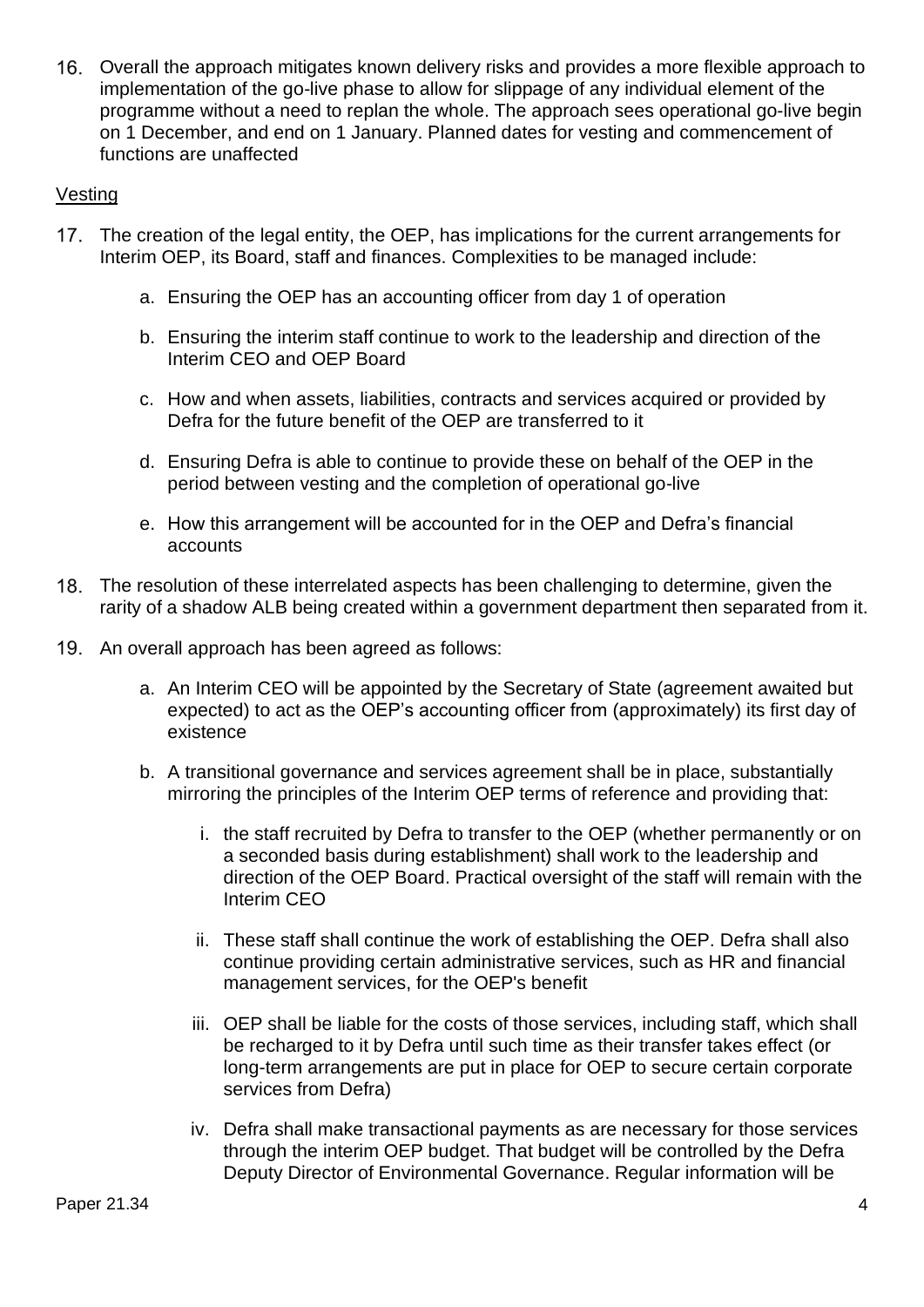provided between the Interim CEO and DD EGT to ensure proper operation of this arrangement

- v. A reckoning of those costs incurred by Defra on this basis shall be completed, with the residual of the OEP's budget transferred to it for the balance of the business year.
- c. An asset transfer agreement shall be agreed, to transfer the assets acquired by Defra for the OEP's benefit, together with associated liabilities. Such assets/liabilities are likely to include, contracts, lease(s), data and intellectual property (including the OEP brand).
- The arrangements at para 19a and b above are short-term, estimated to be between two to seven weeks between vesting and phase a and b of operational go-live. There are imperfections, but the arrangements are judged pragmatic in the specific context and their short-term nature.

#### *This section has been redacted as its publication would be prejudicial to the effective conduct of public affairs*

- Given this, and the Secretary of State's commitment to the legal creation of the OEP within days of Royal Assent, there is some risk that necessary arrangements won't be in place at the time required. We are actively managing the risk, through Defra.
- 22. In order to facilitate swift sign-off, the Board is recommended to agree that approval of the transitional governance and services agreement and the asset transfer agreement be delegated to the Interim CEO, in consultation with the Chair.

#### Assuring readiness for implementation

- 23. A comprehensive plan has been in place for the establishment of the OEP. This has been tested and revised in light of the proposed change to the implementation approach noted above. The intensity and frequency of management of the plan has been increased since 1 September, as implementation approaches. The plan is reviewed weekly by workstream leads and in the delivery working group. A full-time project management resource is dedicated to enabling this.
- 24. Clear decisions that the OEP is ready to implement each stage of the implementation plan must be taken, including of any risks and mitigation plans still existing. Accountability for the establishment of OEP is held by both the Defra Director of Natural Environment, Trees and Resources and the Interim CEO and OEP Board. A decision to implement therefore needs to be agreed by both the OEP and Defra.
- Four decision points are proposed, in line with the implementation approach set out above:

Decision Point 1 - To lay the commencement orders which establish the OEP (immediately after Royal Assent)

Decision point 2 - To begin operational go-live (1 December)

Decision point 3 - To complete the staff transfer scheme and payroll transfer (for 1 January)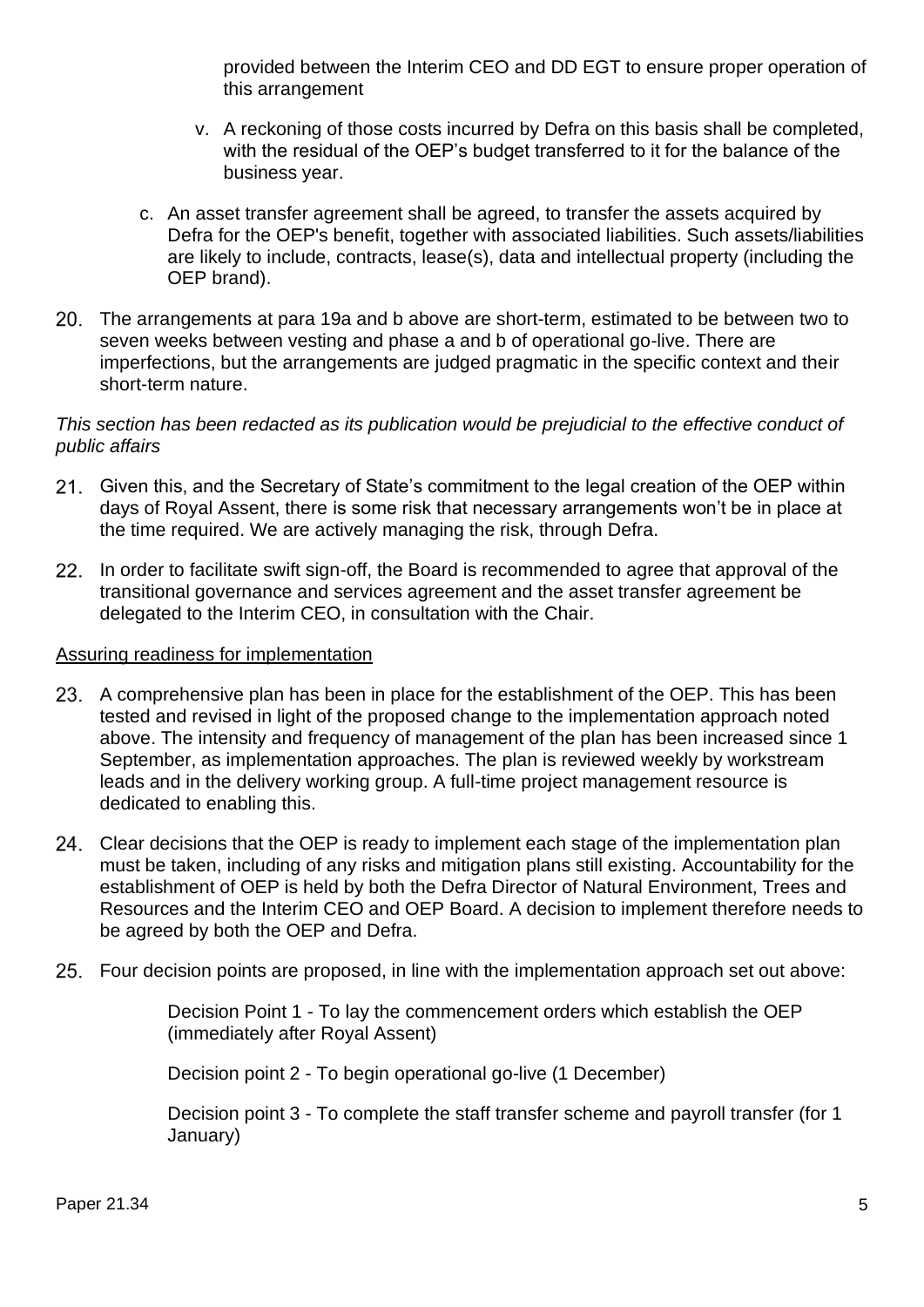Decision point 4 - To commence OEP functions (January)

- Decisions to proceed with each implementation will be made with reference to readiness criteria for each stage. These will be those activities from the plan critical to safe implementation. Readiness criteria are presented at Annex B.
- 27. Readiness criteria will be tracked weekly by the delivery working group, and in a meeting between OEP and its sponsorship team. They will be reviewed at least fortnightly by SLT. They will be presented to approvers at the requisite decision point.
- The Board is recommended to agree that decisions for the OEP be delegated to the Interim CEO, in consultation as necessary with the Chair. The Board will be notified at each decision point, including of any risks under management.

#### Ratifying the Board's decisions as an interim Board

- The Board has made a number of decisions as an interim Board. These are not decisions of the OEP Board.
- It is proposed that the Board be asked by electronic business to confirm certain decisions it has taken, shortly after the OEP's legal creation when the OEP Board is to be constituted. Including:
	- a. The Board's governance framework, code of conduct, and its decisions to establish a steering group for the 25-year environment plan monitoring report, and audit and risk assurance committee (should the Board take that decision in its meeting)
	- b. The Board's approval of the financial scheme of delegation (should the Board take that decision in its meeting).

Both of these are important to enabling the opening of the OEP bank accounts and conduct of steering group business. Other decisions will be ratified in due course.

#### Communication plan

- Annex A sets out a communications plan for the period to January.
- The communications proposals focus primarily on commencement of functions as the primary point of communication and launch of the OEP. Our strategy will be launched for consultation at the same time. Our report monitoring the progress of the 25-YEP is planned to be published shortly afterwards.
- A hybrid event is planned to be held in person at the Royal Society, with additional access online. Professional event management is to be procured to support. Provisional arrangements are made for the morning of the 24 January. It is intended that a wide range of senior stakeholders, Ministers and media attend. The attendance and support of the Board would be welcomed.
- 34. Activity is proposed for vesting, to mark legal creation and certainty of our role. Our primary objective at this point is to ensure clarity in understanding of the stages through which OEP will become fully established.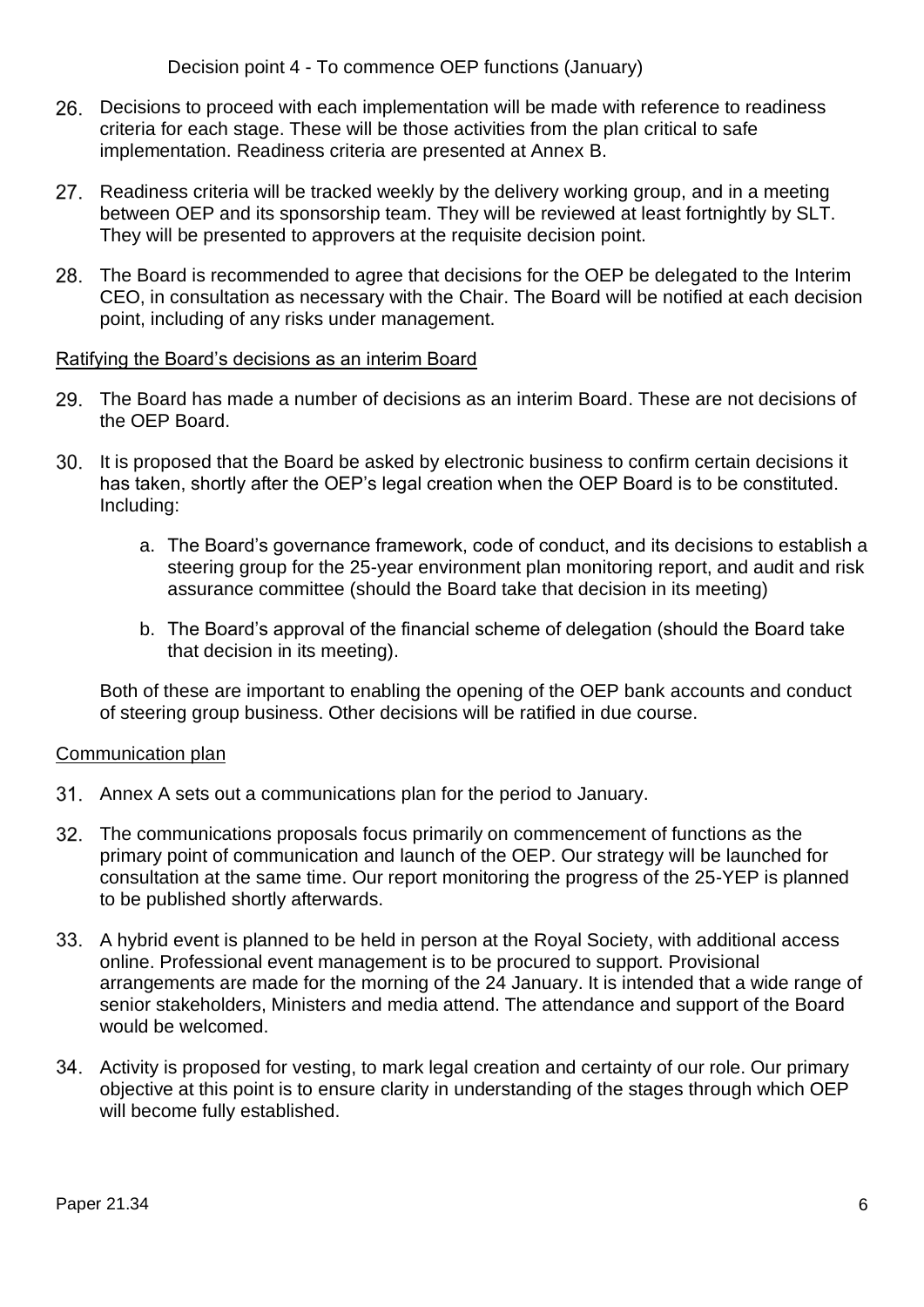## Finance and Resource

There are a range of costs related to the establishment of the OEP. Specific costs of this proposal are:

*This section has been redacted as its publication would be prejudicial to commercial interests*

### Impact Assessments

### **Risk Assessment**

- 36. Risks under management in respect of the arrangements for vesting include:
	- a. The risk that necessary legal arrangements will not be in place at legal creation of the OEP, given delays in scoping and securing necessary approvals. This is mitigated by the escalations made and is exacerbated by a swifter than anticipated passage of the Environment Bill.

*This section has been redacted as its publication would be prejudicial to the effective conduct of public affairs or relates to legally privileged advice*

37. The highest rated risks under management in respect of the arrangements for operational go-live include:

*This section has been redacted as its publication would be prejudicial to the effective conduct of public affairs, or commercial interests*

- a. The risk of resource gaps in interim OEP, in specific skill sets, impacting delivery of the implementation plan. This is mitigated by active resourcing, transfer of staff within the division and efforts to secure contingent labour in key skills gaps – such as IT.
- b. The risk that extended delay to Royal Assent compromises planned delivery dates, most notably in effecting the staff transfer arrangements. This is mitigated, as far as possible, by dialogue with the relevant Defra teams and active replanning. The ultimate mitigation is by delay of the scheme until 1 February.

## Implementation Timescale

- 38. As set out in the body of the paper:
	- a. Vesting at or around early-mid November
	- b. Operational go-live beginning on 1 December and ending on 1 January
	- c. Commencement of functions currently planned for 24 January